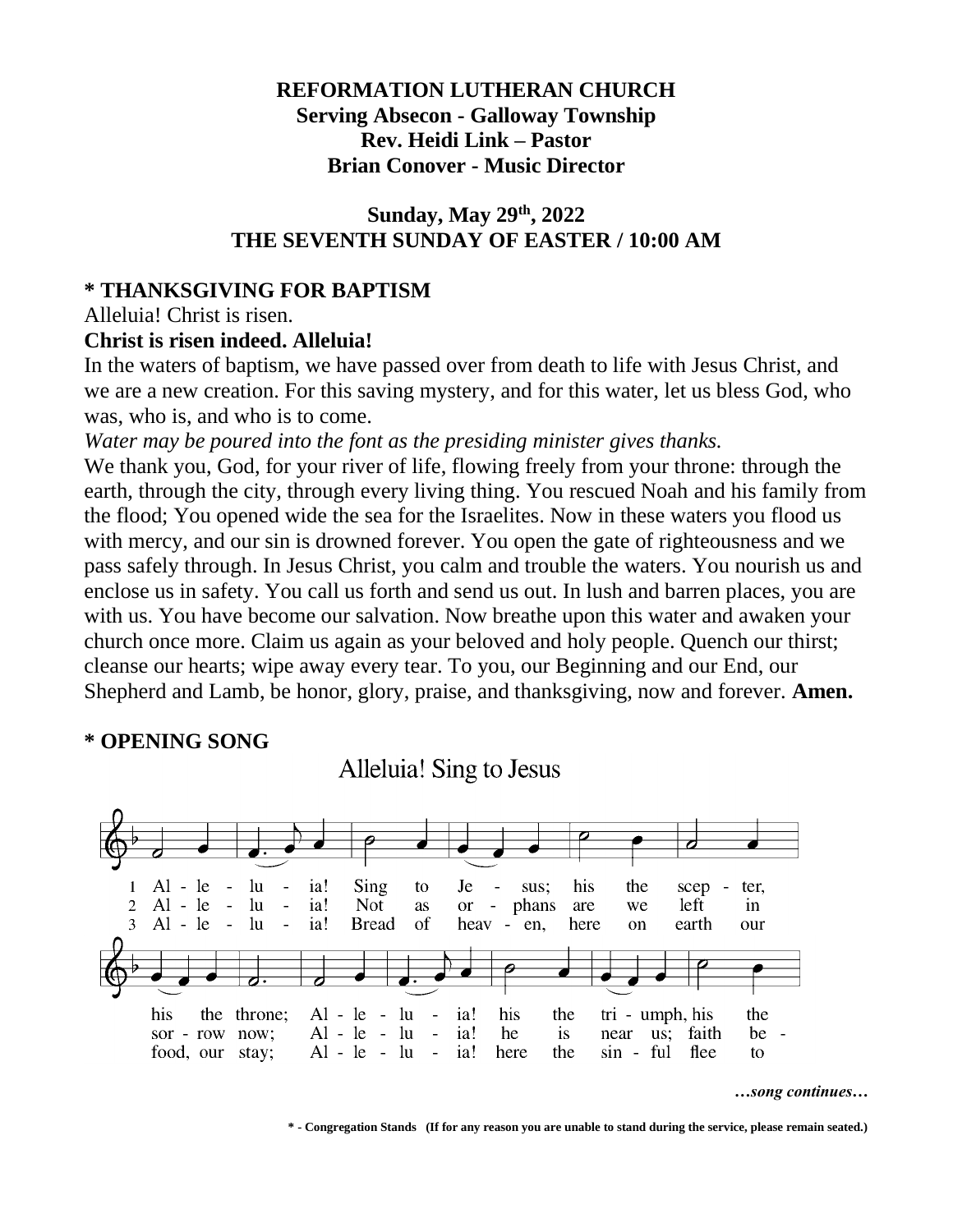

## **\* GREETING & PRAYER OF THE DAY**

The grace of our Lord Jesus Christ, the love of God, and the communion of the Holy Spirit be with you all.

#### **And also with you.**

Let us pray: Bountiful God, you gather your people into your realm, and you promise us food from your tree of life. Nourish us with your word, that empowered by your Spirit we may love one another and the world you have made, through Jesus Christ, our Savior and Lord, who lives and reigns with you and the Holy Spirit, one God, now and forever. **Amen.**

**FIRST READING: Acts 16:16-34** *(for text of reading, see back of bulletin)*

## **MAKE A JOYFUL NOISE OFFERING**

*Refrain:* **Make a joyful noise to the Lord, all the earth!** *(Repeat)*

**Oh, how right it is to give thanks to Him, our creator and our king;**

**We sing out our praise to the holy one; We rejoice, we rejoice in our God!** *(Repeat Refrain)*

#### **RESPONSIVE READING: Psalm 97**

<sup>1</sup>The LORD reigns; let the earth rejoice; let the multitude of the isles be glad.

<sup>2</sup>**Clouds and darkness surround the LORD,**

**righteousness and justice are the foundations of God's throne.**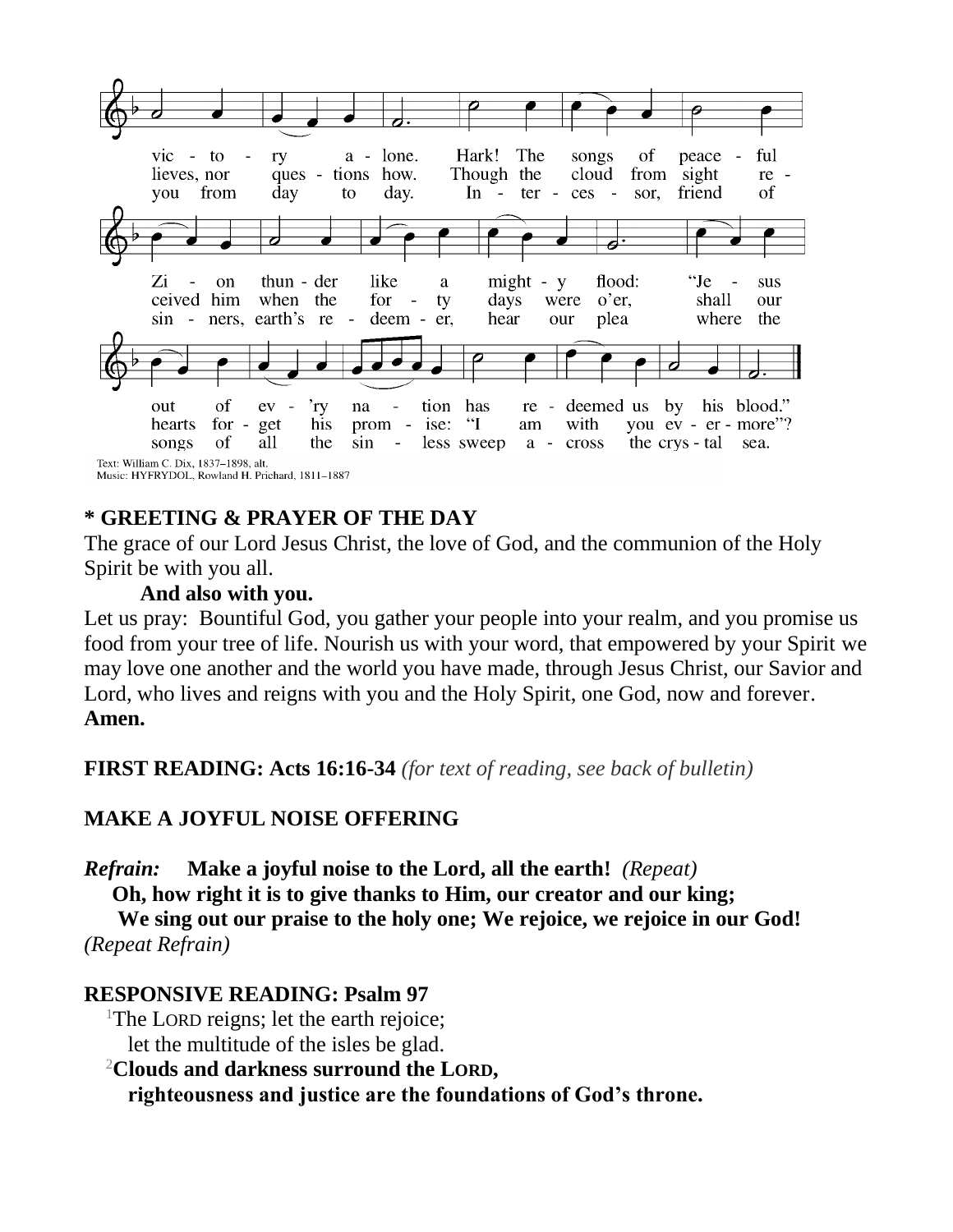<sup>3</sup>Fire goes before the LORD, burning up enemies on every side. <sup>4</sup>**Lightnings light up the world; the earth sees and trembles.**  $5$ The mountains melt like wax before the Lord of all the earth. <sup>6</sup>**The heavens declare your righteousness, O LORD, and all the peoples see your glory.** <sup>7</sup>Confounded be all who worship carved images and delight in false gods! Bow down before the LORD, all you gods. <sup>8</sup>**Zion hears and is glad, and the cities of Judah rejoice, because of your judgments, O LORD.** <sup>9</sup>For you are the LORD, most high over all the earth; you are exalted far above all gods. <sup>10</sup>**You who love the LORD, hate evil! God guards the lives of the saints and rescues them from the hand of the wicked.**  $11$ Light dawns for the righteous, and joy for the honest of heart. <sup>12</sup>**Rejoice in the LORD, you righteous,**

**and give thanks to God's holy name.**

**SECOND READING: Revelation 22:12-14, 16-17, 20-21** *(for text of reading, see back of bulletin)*

#### **\* HYMN OF PRAISE**



I'm So Glad Jesus Lifted Me

Text: African American spiritual<br>Music: JESUS LIFTED ME, African American spiritual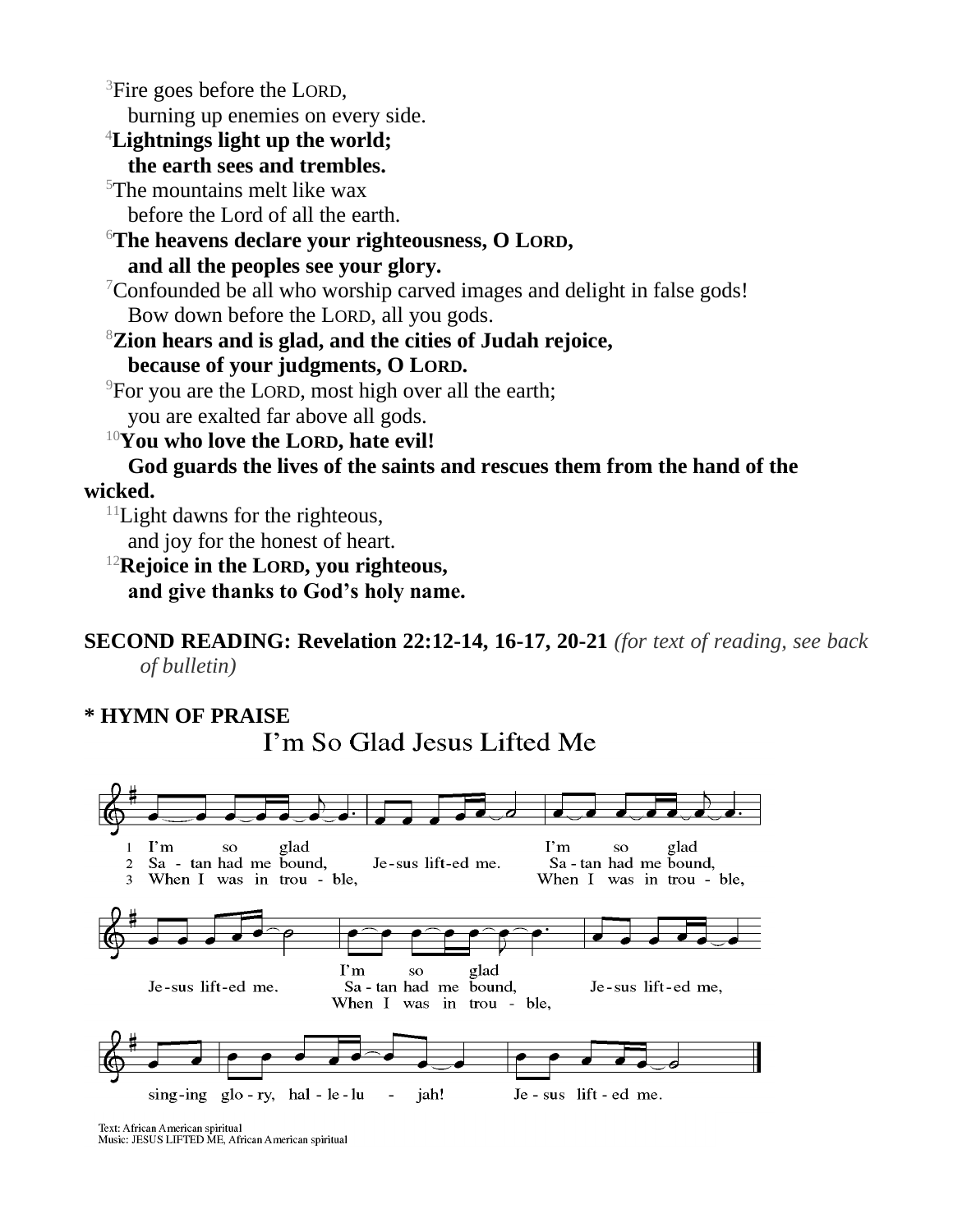## **\* THE WORD OF GOD: John 17:20-26**

A reading from the Gospel of John: *(for text of reading, see back of bulletin)* Word of God, Word of Life. **Thanks be to God.**

#### **SERMON**

#### **CONGREGATIONAL SONG**

One Bread, One Body



Text: John Foley, sı, b. 1939

Music: ONE BREAD, ONE BODY, John Foley, sr

Text and music © 1978 John B. Foley, SJ and OCP Publications, 5536 NE Hassalo, Portland, OR 97213. All rights reserved. Used by permission.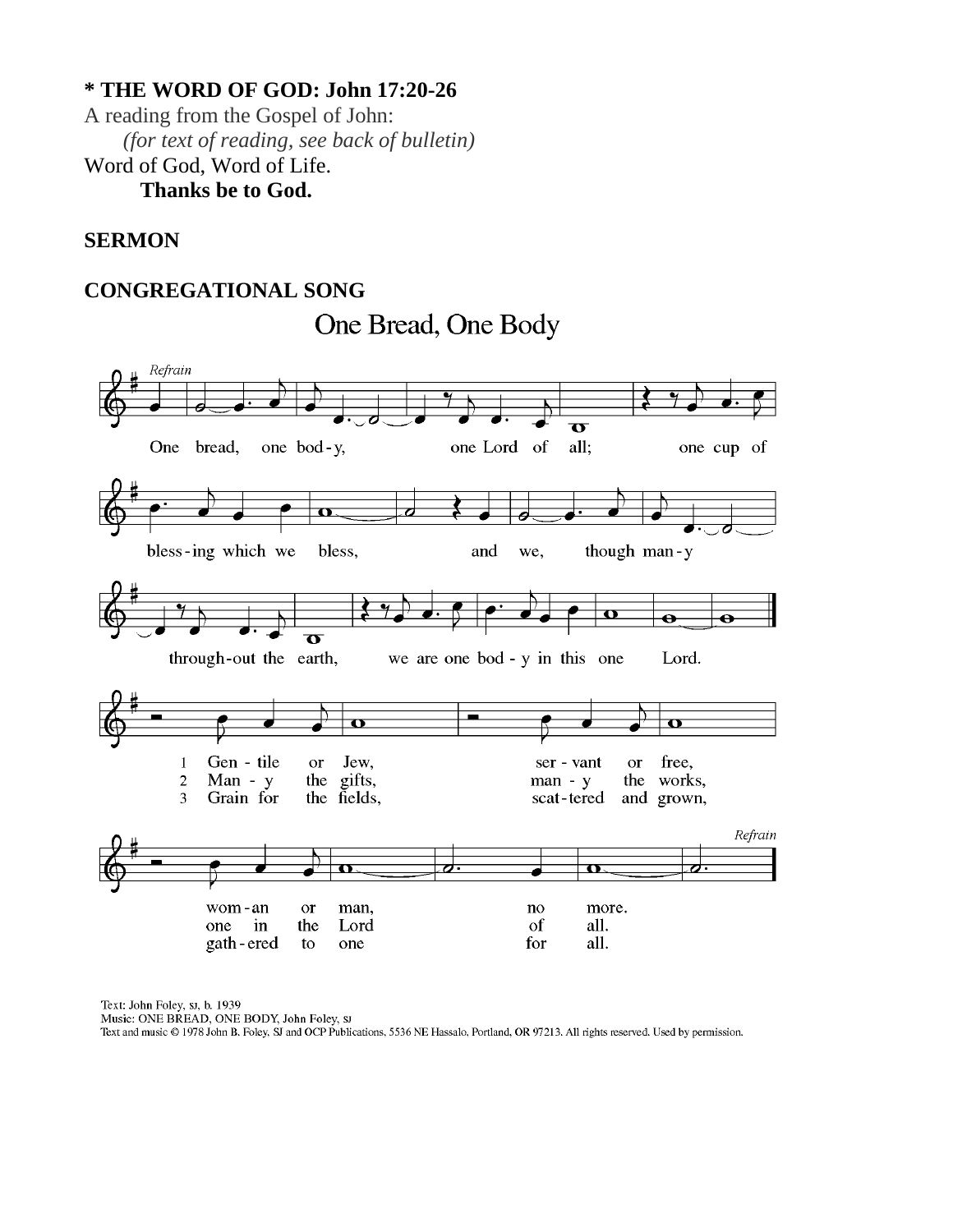### **\* NICENE CREED**

**We believe in one God, the Father, the Almighty, maker of heaven and earth, of all that is, seen and unseen. We believe in one Lord, Jesus Christ, the only Son of God, eternally begotten of the Father, God from God, Light from Light, true God from true God, begotten, not made, of one Being with the Father. Through him all things were made. For us and for our salvation he came down from heaven; by the power of the Holy Spirit he became incarnate from the virgin Mary, and was made man. For our sake he was crucified under Pontius Pilate; he suffered death and was buried. On the** 

**third day he rose again in accordance with the Scriptures; he ascended into heaven and is seated at the right hand of the Father. He will come again in glory to judge the living and the dead, and his kingdom will have no end.**

**We believe in the Holy Spirit, the Lord, the giver of life, who proceeds from the Father and the Son. With the Father and the Son he is worshiped and glorified. He has spoken through the prophets.** 

**We believe in one holy catholic and apostolic Church. We acknowledge one Baptism for the forgiveness of sins. We look for the resurrection of the dead, and the life of the world to come. Amen**

### **\* PRAYERS OF INTERCESSION**

Set free from captivity to sin and death, we pray to the God of resurrection for the church, people in need, and all of creation.

#### *A brief silence.*

Holy God, make your people one as you and your Son are one. Extend the gifts we have been given by your Spirit to all people, especially those experiencing division or questioning your love. God, in your mercy,

#### **hear our prayer.**

Make worthy the work of scientists who look to the stars and planets, as well as scientists who look to atoms and molecules. Bring innovation and well-being to humanity through their discoveries. God, in your mercy,

#### **hear our prayer.**

Keep in our minds those who have died in war, both military and civilians (*especially*). May we honor them by seeking peaceful solutions to the conflicts that arise among nations and peoples. God, in your mercy,

#### **hear our prayer.**

Grant freedom to all who are overwhelmed by chronic illness, depression, or constant worry (*especially*). Open them to receive health and salvation in Christ Jesus through the Spirit's gift of faith. God, in your mercy,

#### **hear our prayer.**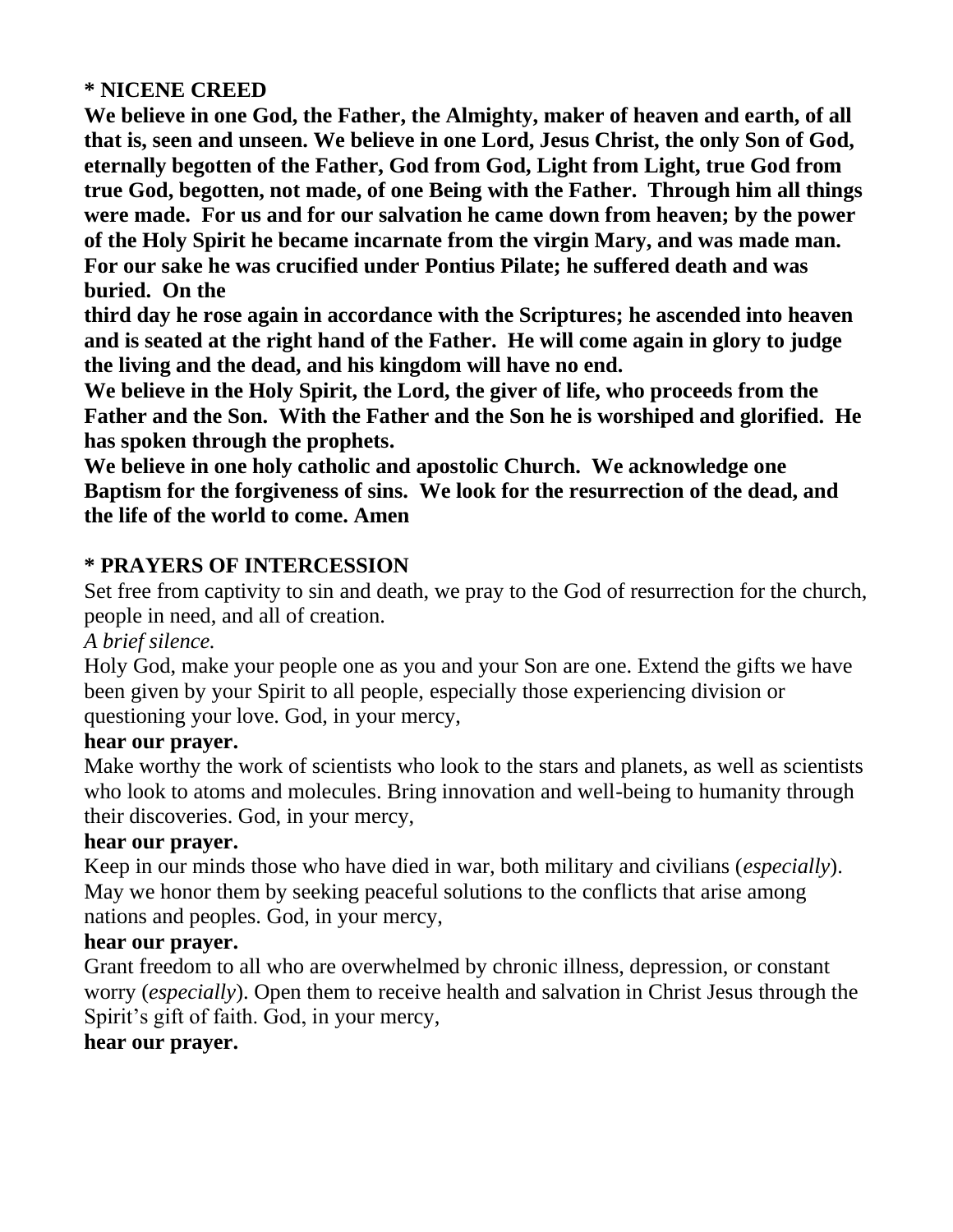Stir imagination and understanding throughout the church in the work of poets, theologians, and hymnwriters (*like Jiřī Tranovský, whom we commemorate today*). Lead us into new visions and fresh expressions of your presence. God, in your mercy,

### **hear our prayer.**

*Here other intercessions may be offered.*

Unite us with the saints who have died and been raised in Jesus. Train us to wait with eager longing for Christ to come again, even as we sense his presence with us now. God, in your mercy,

#### **hear our prayer.**

In your mercy, O God, respond to these prayers, and renew us by your life-giving Spirit; through Jesus Christ, our Savior.

#### **Amen.**

## **OFFERING / SPECIAL MUSIC**



# **\* OFFERING SONG**

## **\* OFFERING PRAYER**

Let us pray: Living God, you gather the wolf and the lamb to feed together in your peaceable reign, and you welcome us all at your table. Reach out to us through this meal, and show us your wounded and risen body, that we may be nourished and believe in Jesus Christ, our Savior and Lord. **Amen.**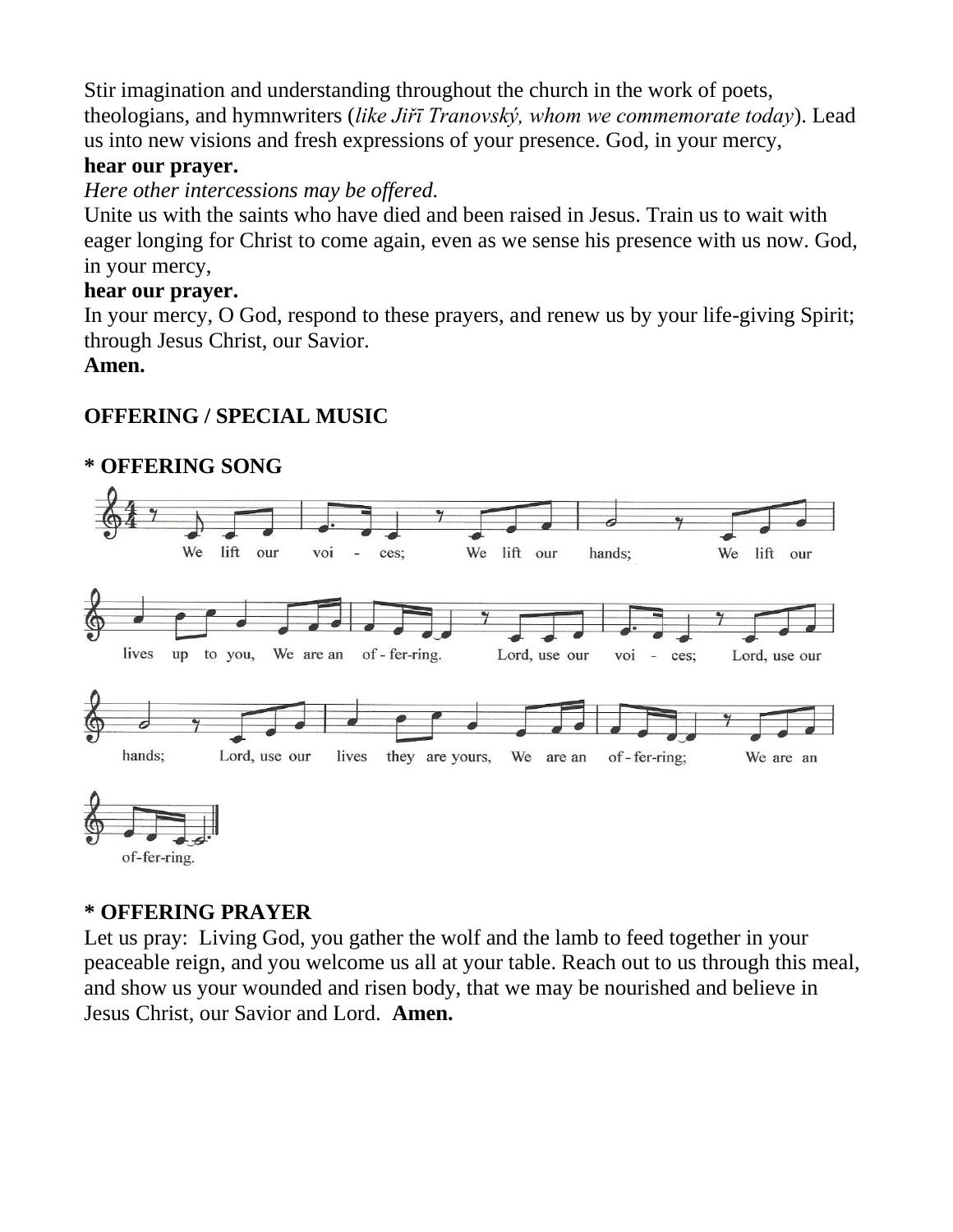### **\* THE GREAT THANKSGIVING**

The Lord be with you. **And also with you.**

Lift up your hearts.

**We lift them to the Lord.**

Let us give thanks to the Lord our God.

### **It is right to give him thanks and praise.**

It is indeed right and salutary…*(Here the minister continues with the preface appropriate to the day or season, concluding:)* we praise your name and join their unending hymn**:**



#### **\* WORDS OF INSTITUTION**

#### **\* THE LORD'S PRAYER**

**Our Father, who art in heaven, hallowed be thy name, thy kingdom come, thy will be done, on earth as it is in heaven. Give us this day our daily bread; and forgive us our trespasses, as we forgive** 

**those who trespass against us; and lead us not into temptation, but deliver us from evil. For thine is the kingdom, and the power, and the glory, forever and ever. Amen**

## **\* INVITATION TO COMMUNION**

The risen Christ dwells with us here. All who are hungry, all who are thirsty, come. **We come.**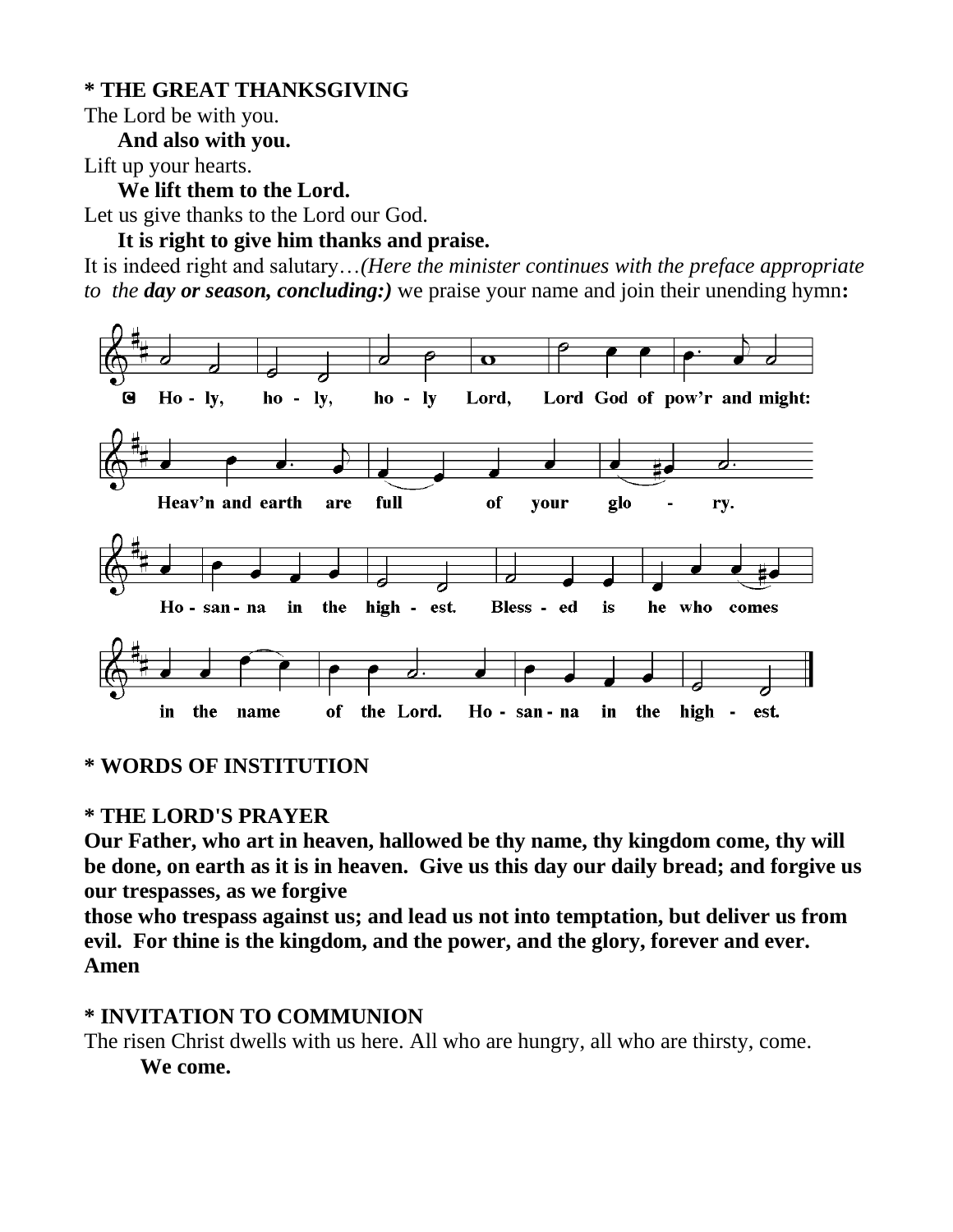### **DISTRIBUTION OF HOLY COMMUNION**

*(BAPTIZED CHRISTIANS who believe that the risen Christ is present in the Eucharist to forgive sin and renew life are invited to either come to the altar area for communion as directed or share at your pew. If you come forward, you will receive bread and a pre-filled cup of wine. If you choose to receive at your seat, please remain there, kneel as you are able, and receive the elements using the communion packets available from the ushers. If there are other special needs, please speak to an usher.)*

#### \***POST-COMMUNION BLESSING**

The body and blood of our Lord Jesus Christ strengthen you and keep you in his grace. **Amen**

## **\* POST COMMUNION HYMN**



#### **\* PRAYER AFTER COMMUNION**

Let us pray: We give you thanks, generous God, for in this bread and cup we have tasted the new heaven and earth where hunger and thirst are no more. Send us from this table as witnesses to the resurrection, that through our lives, all may know life in Jesus' name. **Amen.**

#### **\* BLESSING**

And now a blessing: God, the Author of life, Christ, the living Cornerstone, and the lifegiving Spirit of adoption,  $\pm$  bless you now and forever. **Amen.**